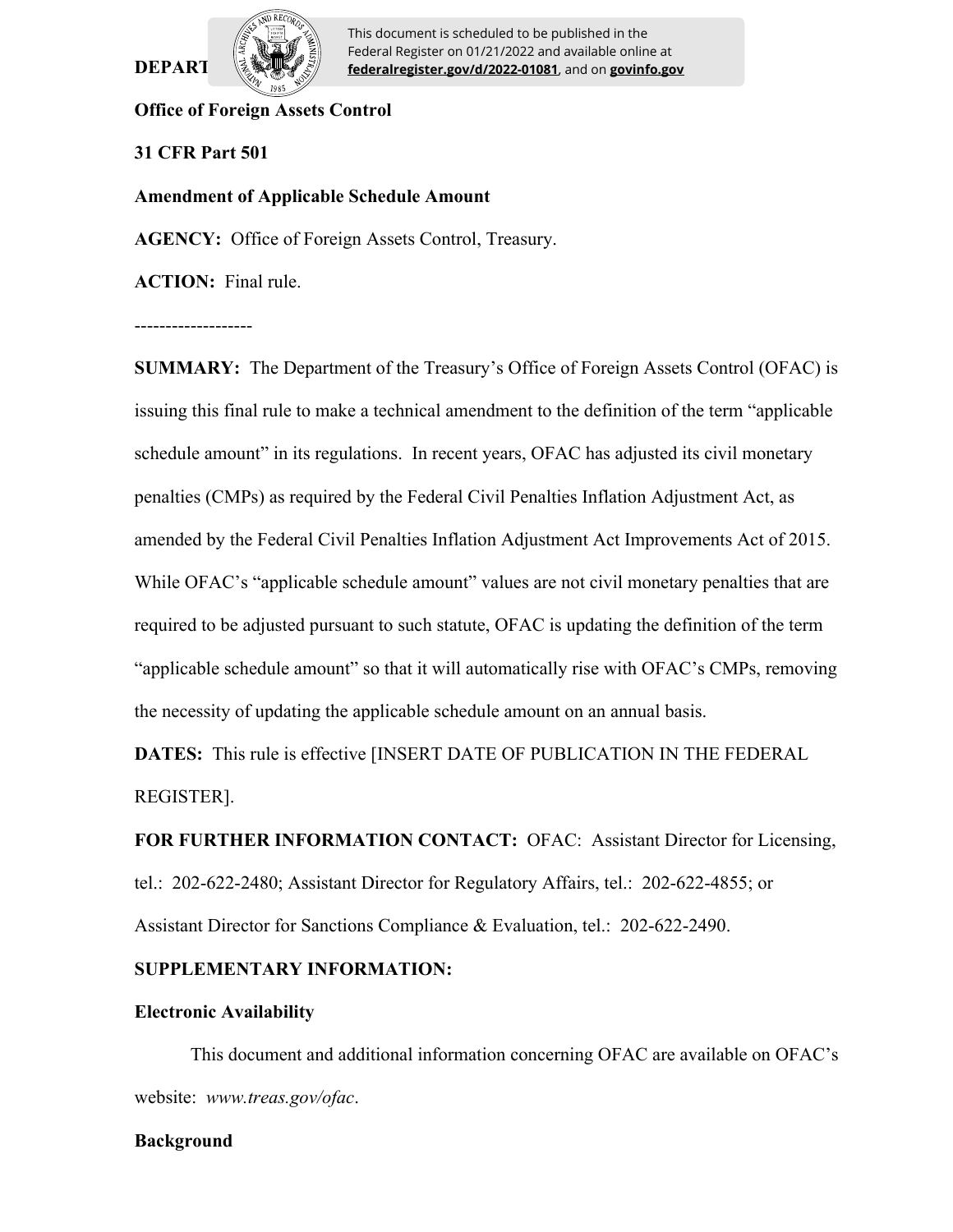On September 8, 2008, OFAC issued as an interim final rule the "Economic Sanctions Enforcement Guidelines" (Enforcement Guidelines) as appendix A to the Reporting, Procedures and Penalties Regulations at 31 CFR part 501 (73 FR 51933, September 8, 2008). On November 9, 2009, OFAC re-issued as a final rule the Enforcement Guidelines (74 FR 57593, November 9, 2009). OFAC's Enforcement Guidelines provide a general framework for the enforcement of all economic sanctions programs administered by OFAC. Section V.B.2.a.ii. of the Enforcement Guidelines states that the base amount of a proposed civil penalty in a Pre-Penalty Notice shall be the "applicable schedule amount," subject to certain caps noted in that section, where the case is deemed non-egregious and the apparent violation has come to OFAC's attention by means other than a voluntary self-disclosure. Section I.B. of the Enforcement Guidelines provides a definition of "applicable schedule amount."

Separately, as required by the Federal Civil Penalties Inflation Adjustment Act (1990 Pub. L. 101-410, 104 Stat. 890; 28 U.S.C. 2461 note), as amended by the Federal Civil Penalties Inflation Adjustment Act Improvements Act of 2015 (Pub. L. 114-74, 129 Stat. 599, 28 U.S.C. 2461 note) (the FCPIA Act), OFAC has adjusted its CMPs seven times since the FCPIA Act went into effect on November 2, 2015: an initial catch-up adjustment on August 1, 2016 (81 FR 43070, July 1, 2016); an additional initial catch-up adjustment related to CMPs for failure to comply with a requirement to furnish information, the late filing of a required report, and failure to maintain records that were inadvertently omitted from the August 1, 2016 initial catch-up adjustment on October 5, 2020 (85 FR 54911, September 3, 2020); and annual adjustments on February 10, 2017 (82 FR 10434, February 10, 2017); March 19, 2018 (83 FR 11876, March 19, 2018); June 14, 2019 (84 FR 27714, June 14, 2019); April 9, 2020 (85 FR 19884, April 9, 2020); and March 17, 2021 (86 FR 14534, March 17, 2021).

OFAC's applicable schedule amount values in the Enforcement Guidelines, while not required to be adjusted pursuant to the FCPIA Act, correspond in certain ways with OFAC's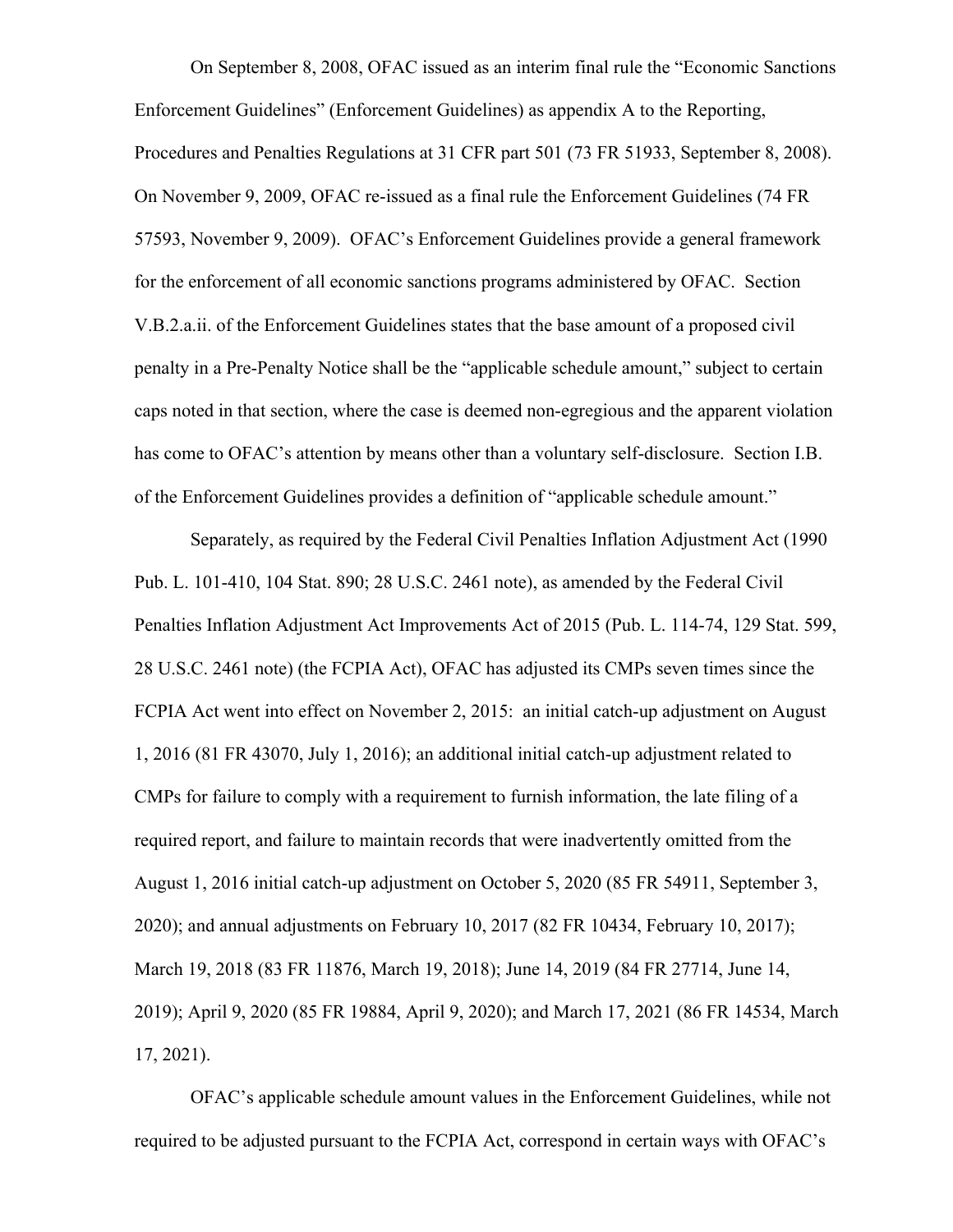CMPs. As a result, OFAC issued final rules on August 11, 2020 (85 FR 48474, August 11, 2020) and April 12, 2021 (86 FR 18895, April 12, 2021) amending the definition of "applicable schedule amount" in section I.B. of appendix A to 31 CFR part 501 to adjust applicable schedule amount values for transactions valued at \$200,000 or more to correspond with recent CMP adjustments required by the FCPIA Act.

By a separate rule, OFAC will publish its annual adjustment of CMPs pursuant to the FCPIA Act for 2022. Today, OFAC is amending the definition of "applicable schedule amount" in section I.B. of appendix A to 31 CFR part 501 to automatically adjust the applicable schedule amount value for transactions valued at \$200,000 or more as new CMP adjustments are published. Specifically, OFAC is amending section I.B.7. such that in the case of transactions valued at \$200,000 or more, the applicable schedule amount is equivalent to the statutory maximum civil penalty per violation of the International Emergency Economic Powers Act (50 U.S.C. 1701–1706, at 1705) listed in section V.B.2.a.v of appendix A to 31 CFR part 501. This change is not required pursuant to the FCPIA Act; however, OFAC is making this change to ensure the applicable schedule amount value continues to correspond appropriately to OFAC's CMPs as the CMPs are adjusted annually pursuant to the FCPIA Act. In addition, OFAC is making technical edits to the authority citation to conform to *Federal Register* guidance.

#### **Public Participation**

Because this final rule imposes no obligations on any person, but only amends OFAC's enforcement policy and procedures based on existing substantive rules, provisions of the Administrative Procedure Act (5 U.S.C. 553) requiring notice of proposed rulemaking, opportunity for public participation, and delay in effective date are inapplicable. Further, this final rule is not a significant regulatory action for purposes of Executive Order 12866 of September 30, 1993, "Regulatory Planning and Review" (58 FR 51735, October 4, 1993).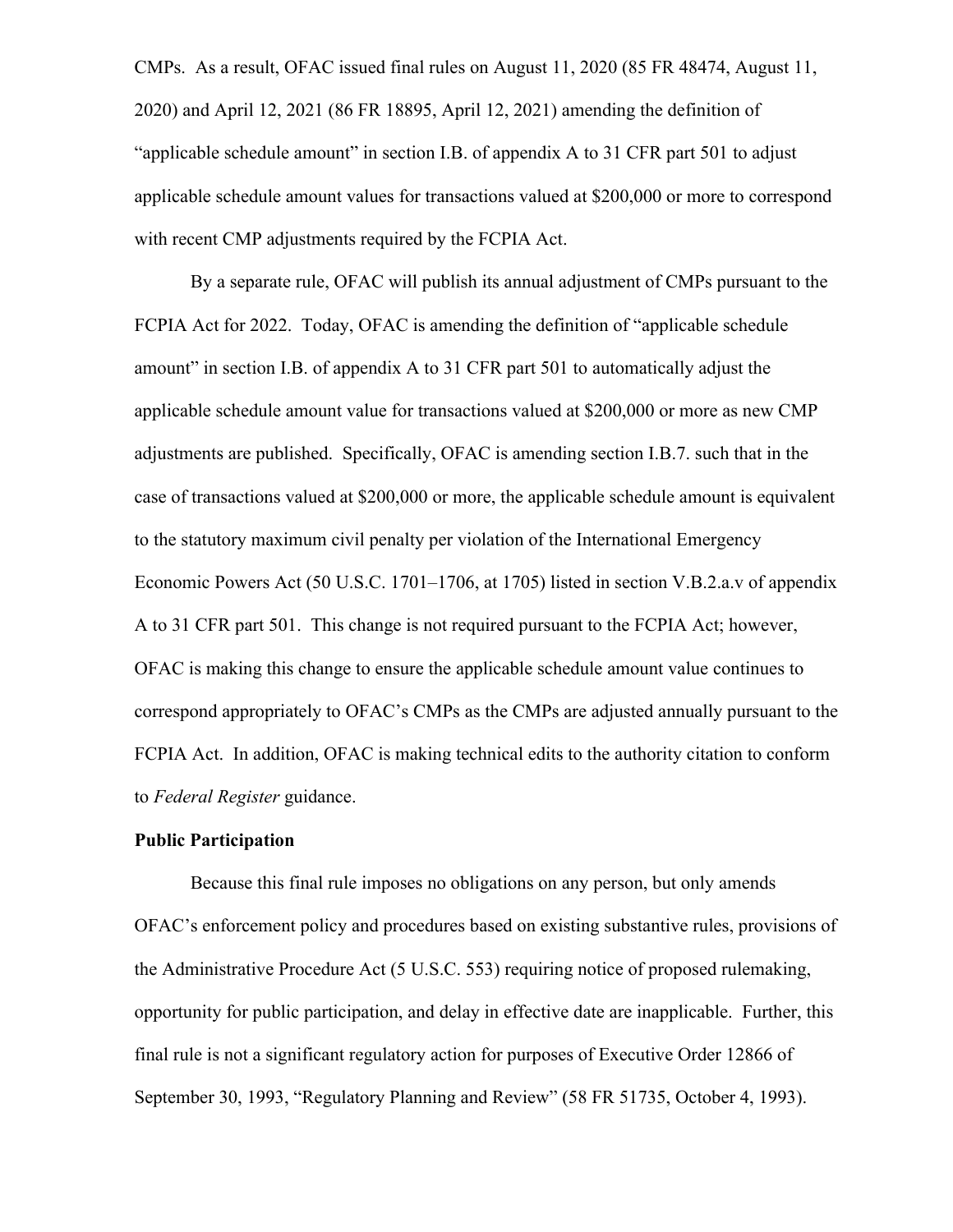Because no notice of proposed rulemaking is required for this rule, the Regulatory Flexibility Act (5 U.S.C. 601–612) does not apply.

## **Paperwork Reduction Act**

The Paperwork Reduction Act does not apply because this rule does not impose information collection requirements that would require the approval of the Office of Management and Budget under 44 U.S.C. 3501 *et seq*.

## **List of Subjects in 31 CFR Part 501**

Administrative practice and procedure, Banks, banking, Blocking of assets, Exports, Foreign trade, Licensing, Penalties, Sanctions.

For the reasons set forth in the preamble, OFAC amends 31 CFR part 501 as follows:

## **PART 501—REPORTING, PROCEDURES AND PENALTIES REGULATIONS**

1. The authority citation for part 501 is revised to read as follows:

**Authority:** 8 U.S.C. 1189; 18 U.S.C. 2332d, 2339B; 19 U.S.C. 3901–3913; 21 U.S.C.

1901–1908; 22 U.S.C. 287c, 2370(a), 6009, 6032, 7205, 8501–8551; 31 U.S.C. 321(b); 50

U.S.C. 1701–1706, 4301–4341; Pub. L. 101-410, 104 Stat. 890, as amended (28 U.S.C. 2461 note).

2. In appendix A to part 501, revise section I.B.7. to read as follows:

## **Appendix A to Part 501--Economic Sanctions Enforcement Guidelines.**

\* \* \* \* \*

## **1. Definitions**

\* \* \* \* \*

B. \* \* \*

7. The statutory maximum civil penalty per violation of IEEPA listed in section V.B.2.a.v. of this appendix with respect to a transaction valued at \$200,000 or more.

\* \* \* \* \*